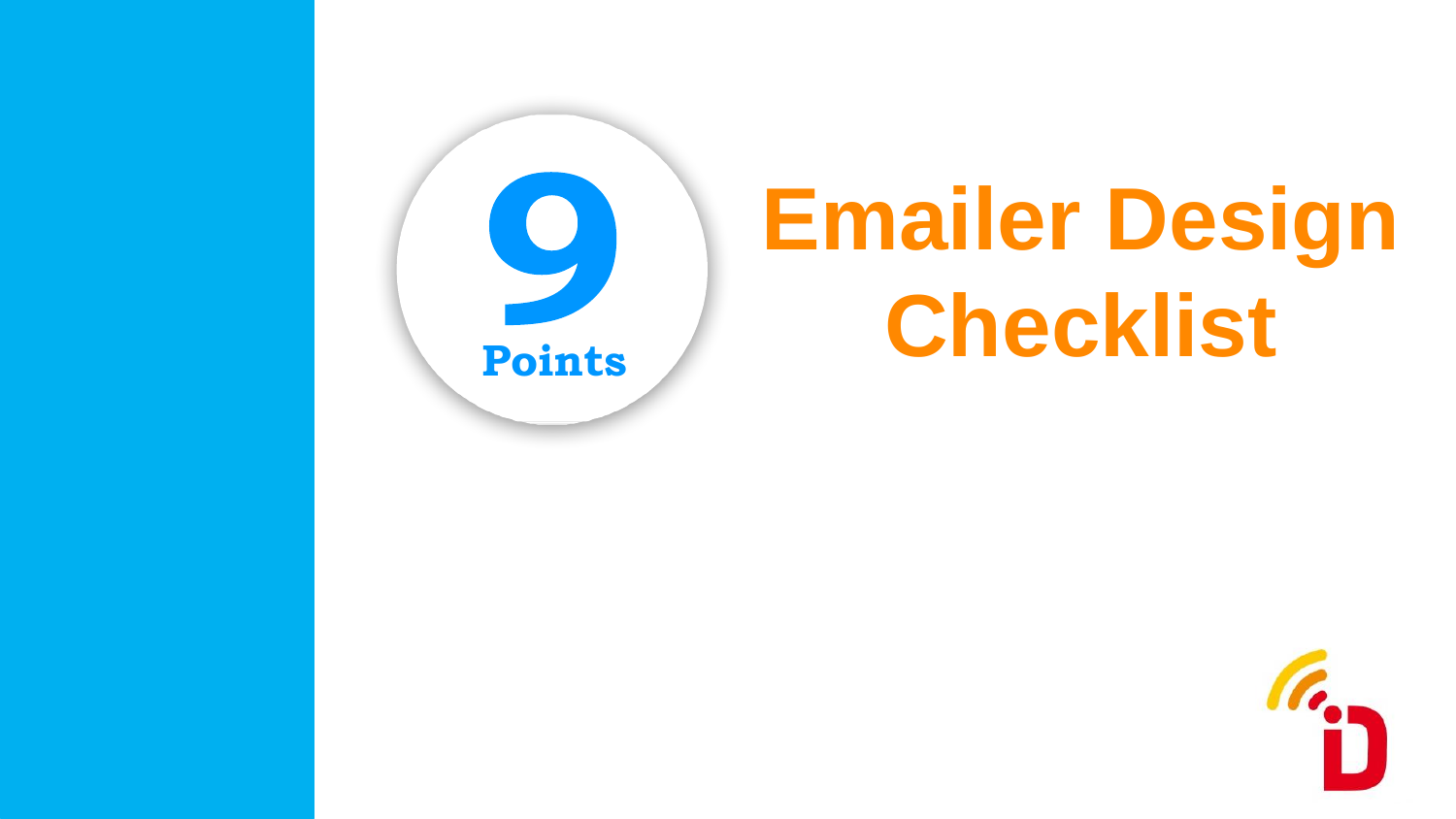

## **1 Decide the Pointers**

- Create the framework of your emailer.
- Streamline your thoughts so you will not miss out on any point.
- Keep this framework handy while designing an emailer.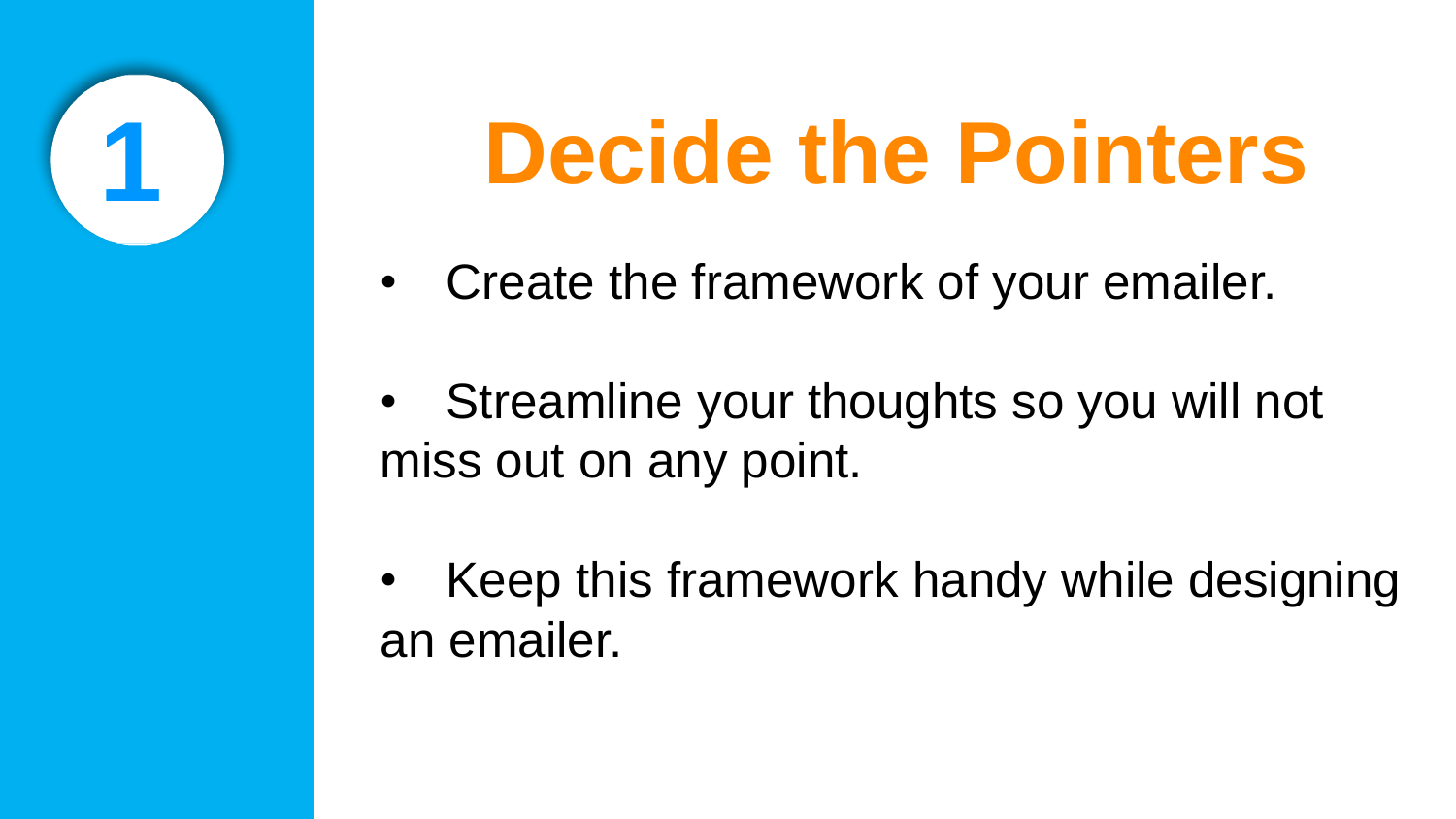

- Clearly mention the intention of the email.
- Mention your name and company name.
- Avoid misleading subject lines at any cost.

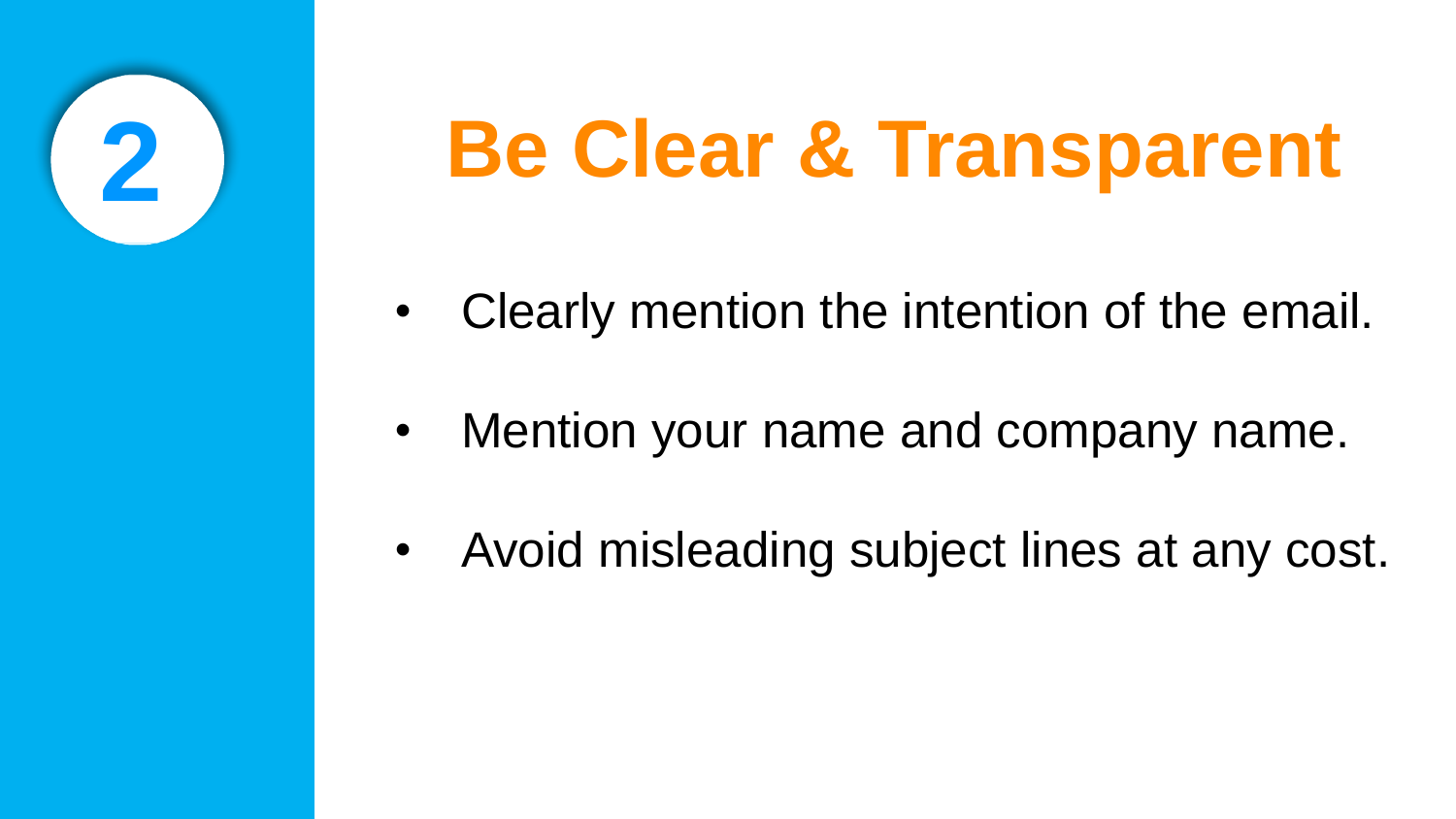

• Talk about your important message at the

### Make copy interesting enough to encourage

- Keep emailer design short and crisp.
- very beginning.
- users to read more.

## **Less is More When it Comes to Text**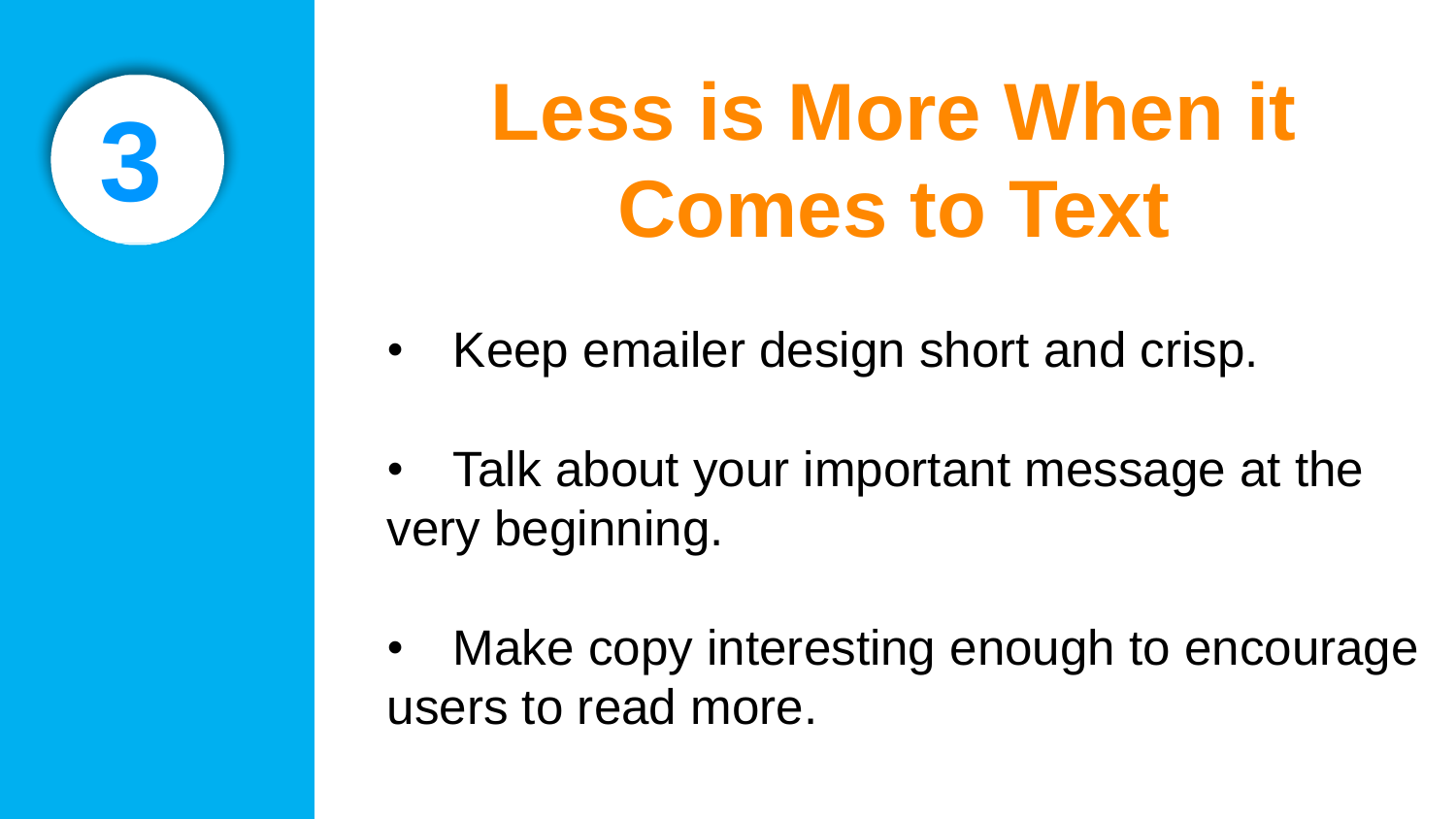



### • Focus on easy understanding and enhanced

- format.
- visual appeal.
- Avoid huge paragraphs.

## **Scannable Content**

### Use scannable visual content in infographic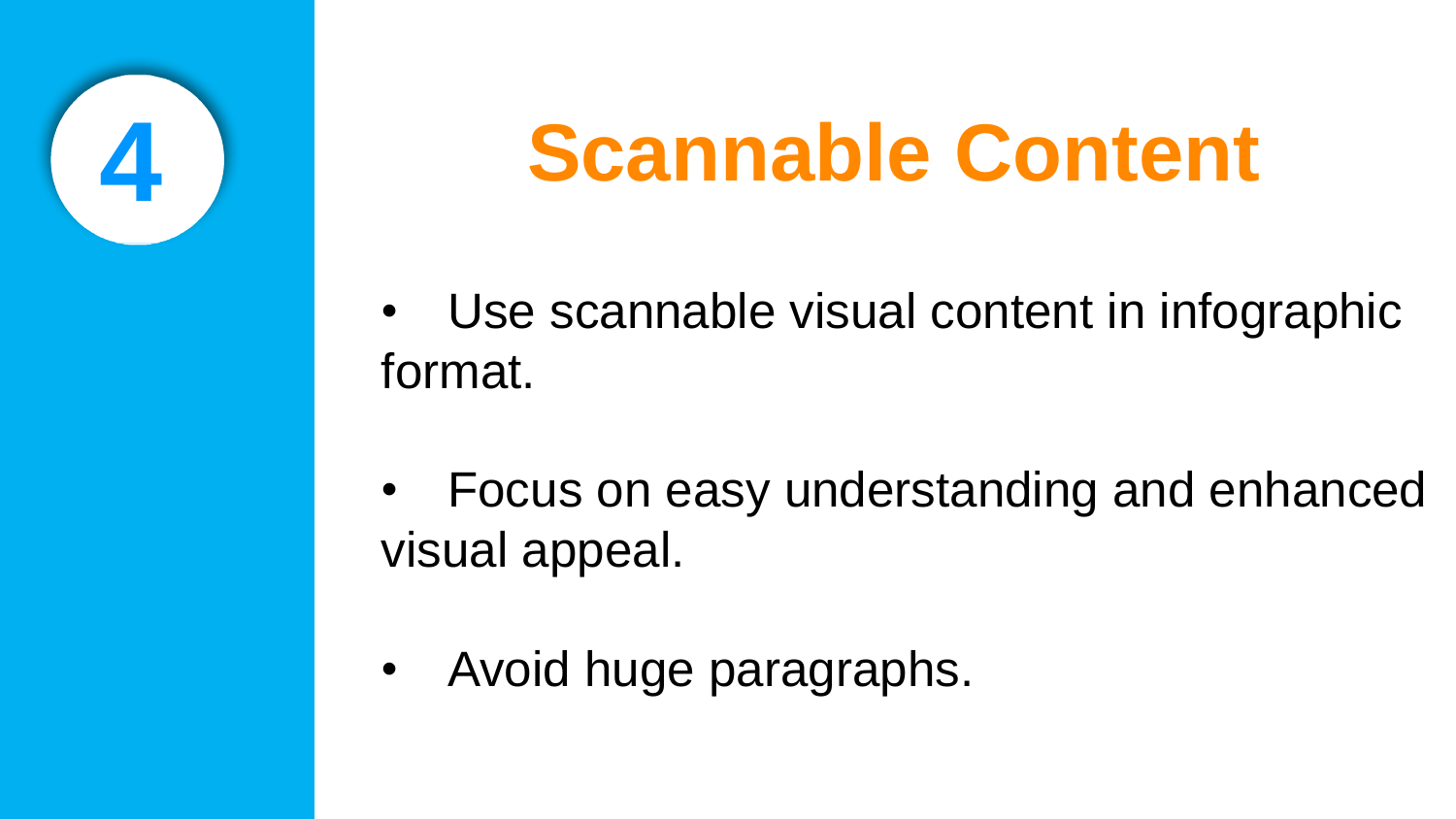

- CTA should be loud and clear.
- Use bright colors for CTA buttons.
- to conversion.

### • Add CTA more than once if needed; it leads

# **Call To Action - Bold & Twice**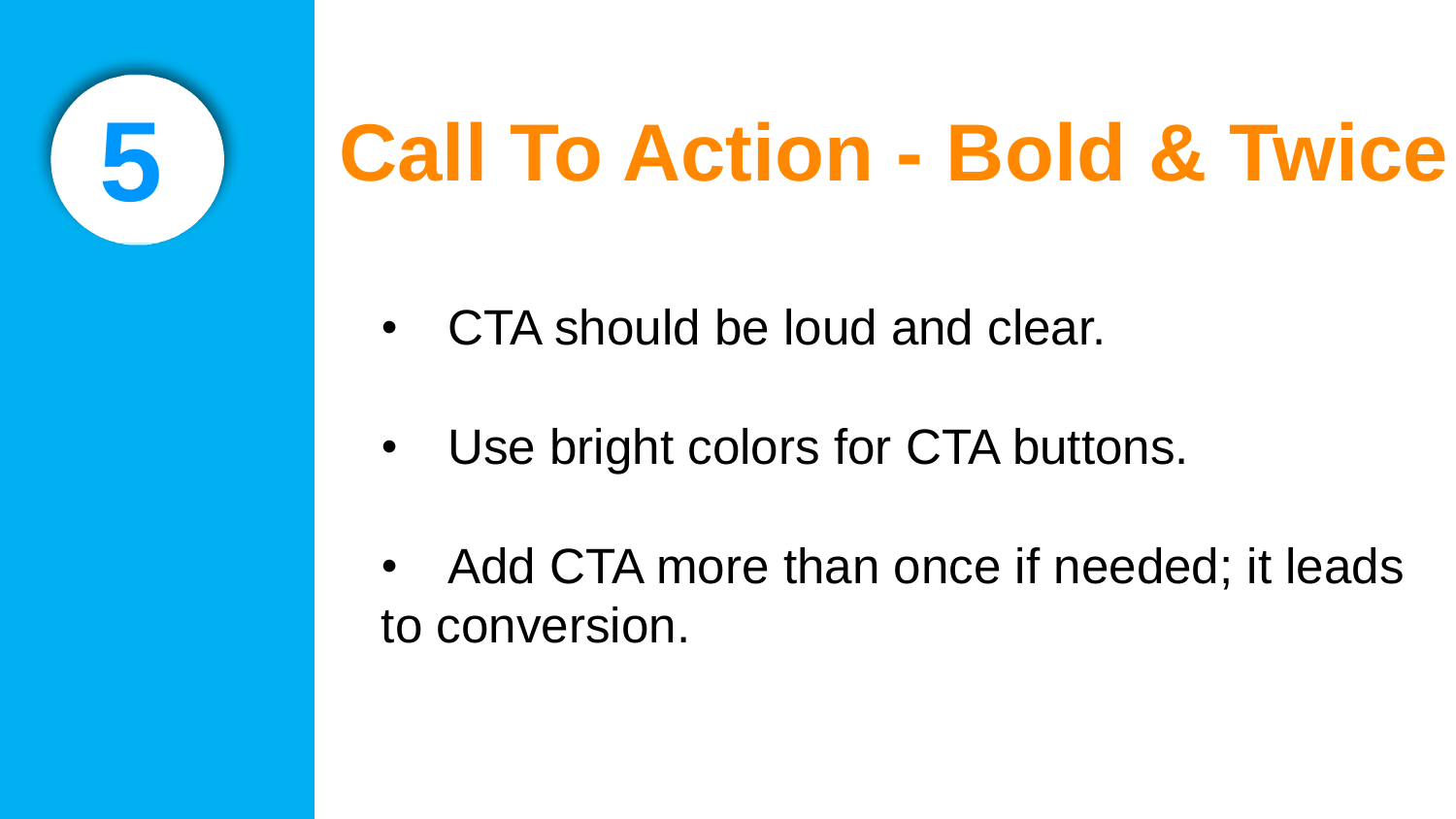

### • Emailer design must be clean and clutter

• Emailer design should not distract reader

- free.
- from main intention of emailer.
- content.

• Design element should not overpower the

# **Don't Distract in the Emailer Design**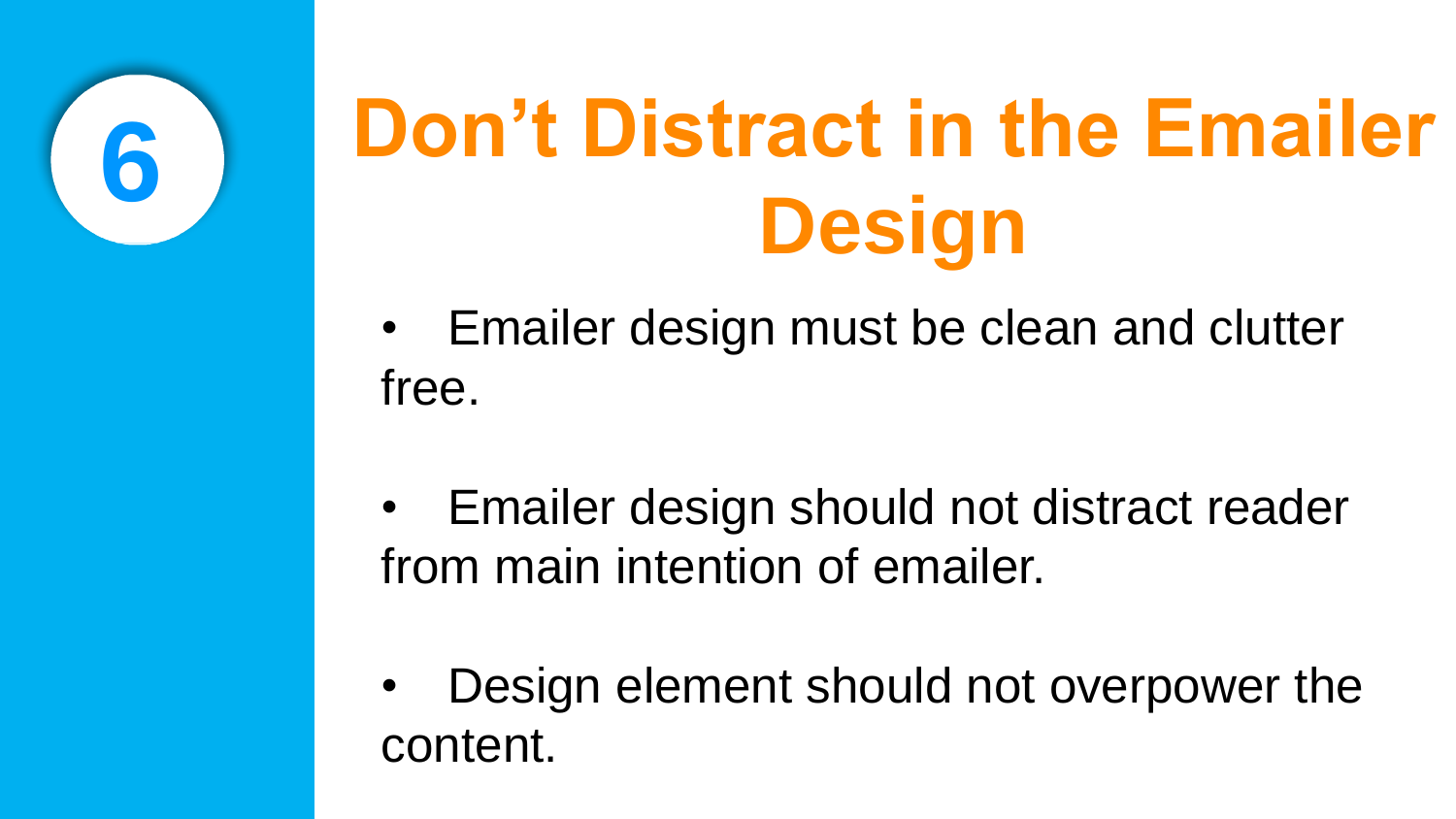

#### • Take away for readers to act as goodwill for

#### Give readers something even if they don't

- your brand.
- buy your product.
- 

### • Offer free downloads/ coupons/ images.

## **Unique Take Away**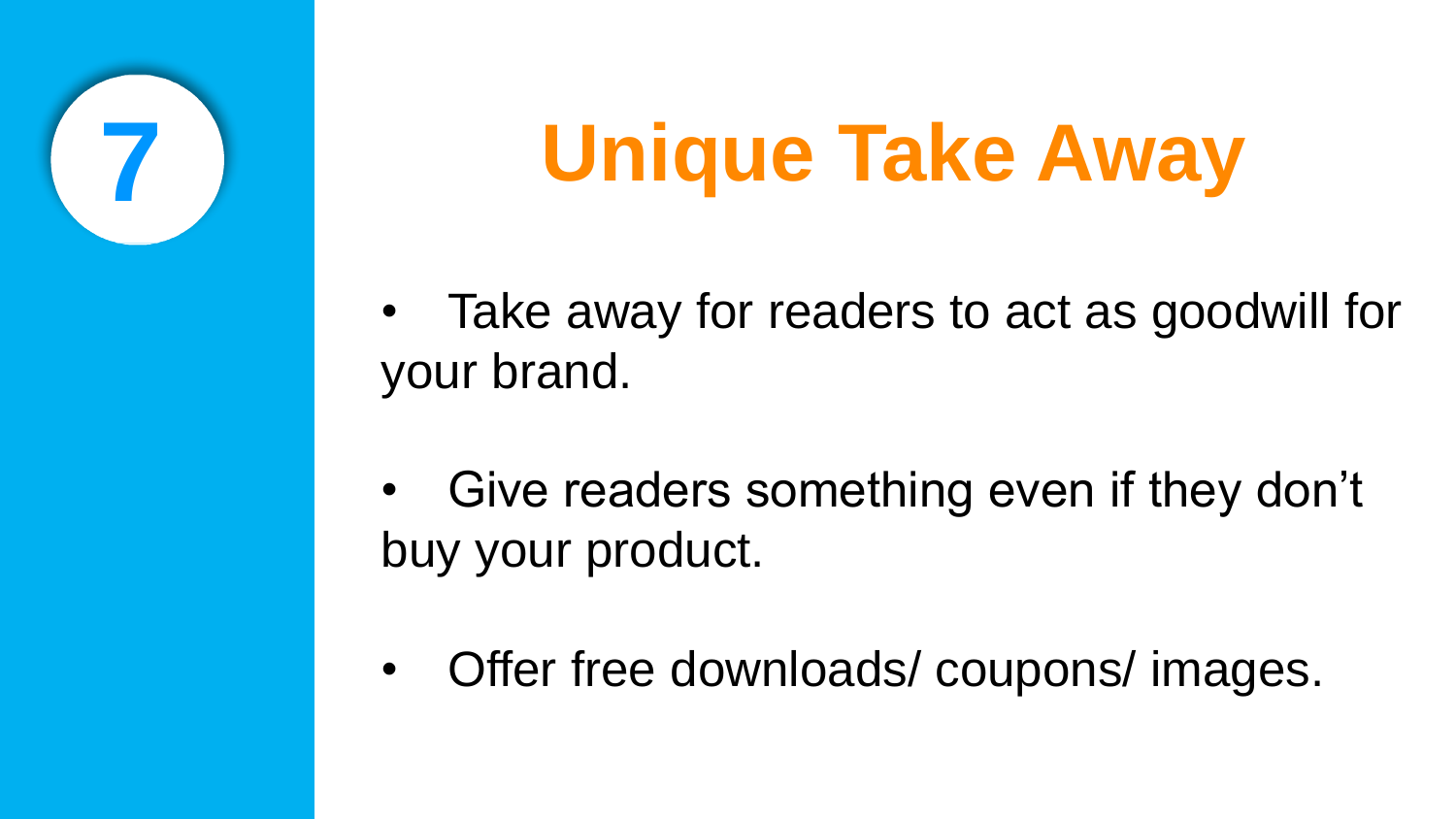

#### • Limit choices to leave emailer ones the

#### • Remember - One mail, One message.

reader lands on it.

- 
- 

• Avoid adding multiple outbound links.

## **Don't Give Too Many Choices**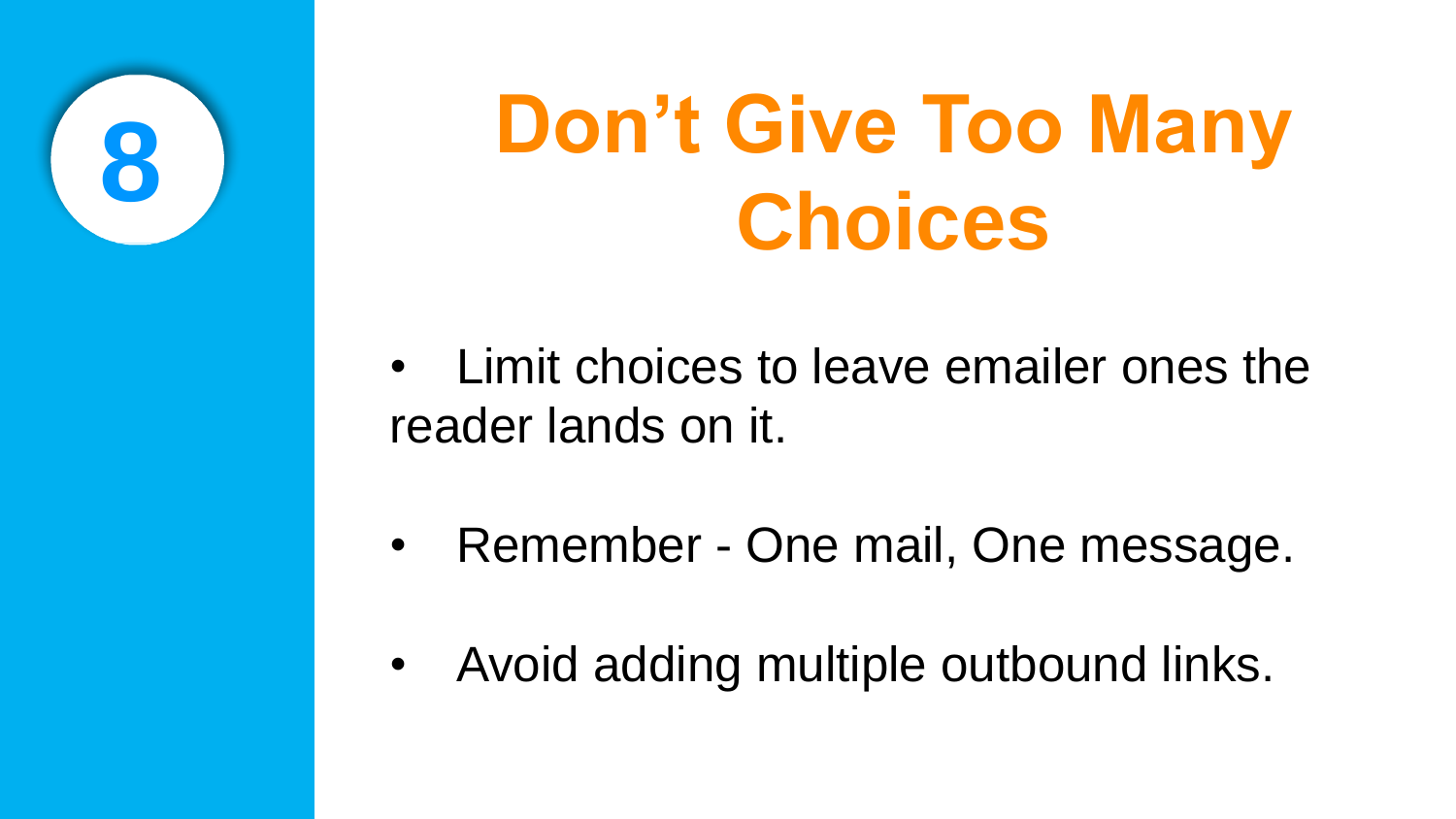

- Pre-decided color pallet for an instant connect with the brand.
- Strong Header for positive effect
- Engaging and responsive Layout for easy understanding of content flow.
- Relevant and high quality pictures or images.

# **Few More Details of the Emailer Design**